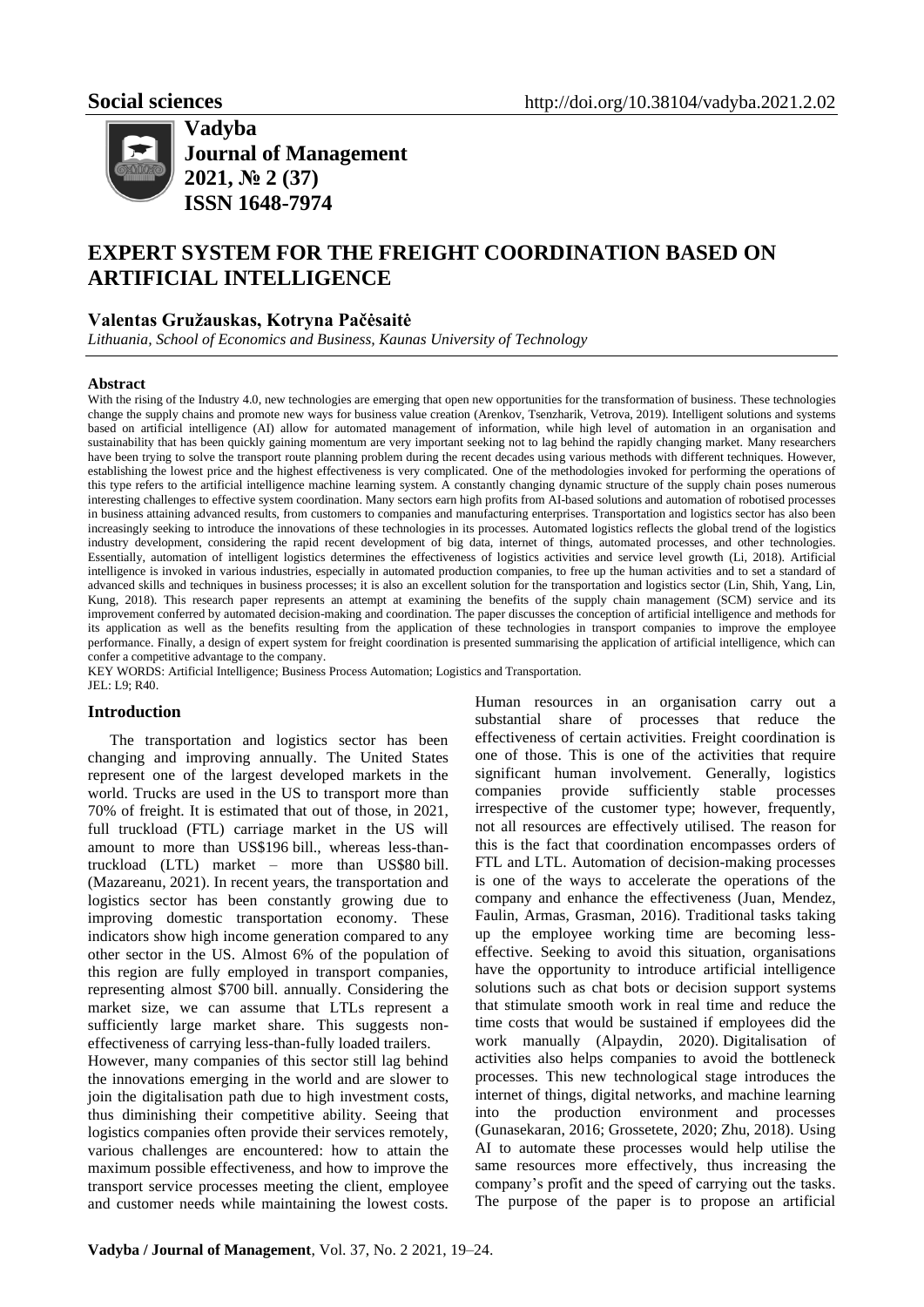intelligence-based expert system solution for freight coordination and to conduct a survey to justify the proposition. In order to attain this purpose, the following goals will be achieved: 1. To conduct a review of literature pertaining to the integration of artificial intelligence into operational processes; 2. To perform a case analysis of a logistics provider.

#### **Theoretical solutions of logistics automation**

In contemporary global economy, process digitalisation is becoming inseparable from the supply chain management (SCM). Transportation and logistics sector is no exception. Fierce competition forces organisations to employ new methods and to adapt under conditions of high uncertainty and risk. Automation of operations enables the companies to meet new requirements of their customers, enhance the supply chain effectiveness and prepare themselves for challenges. Lately, researchers started focusing on organisational resilience that is necessary for maintaining competitiveness (Ralston, Blackhurst, 2020). It is therefore very important for the companies to be capable of identifying the prevalent risks, vulnerability level and possible mitigation methods for minor and major disturbances. Intelligent solutions and systems based on artificial intelligence allow for autonomous management of information – when seeking to go hand in hand with the rapidly changing market, high level of automation and sustainability are very important. A constantly changing dynamic structure of the supply chain poses numerous interesting challenges to effective system coordination. Hence, when analysing the theoretical aspects, a design of the freight coordination system is presented seeking to summarise the integration of artificial intelligence and present different ways of application that would help making the most appropriate decision [\(Fig. 1\)](#page-1-0), reducing the time costs and, after taking all the limitations of the truck into account, selecting the most suitable freight.



As the process digitalisation increases, load planners

<span id="page-1-0"></span>Fig. 1. Design of the expert system for freight coordination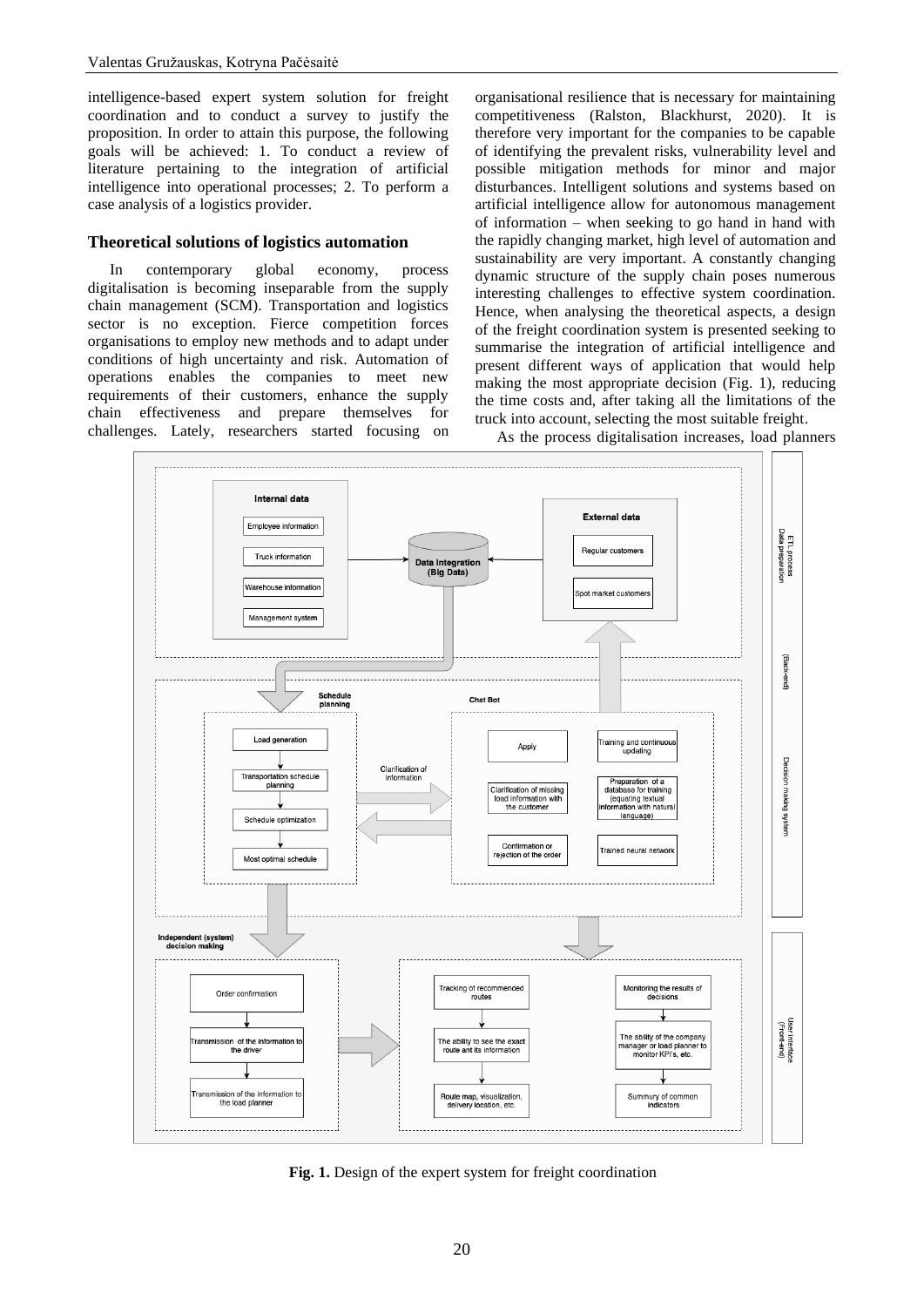are enabled to process more data during a limited period of time. The use of modern decision support systems is generally based on scientific, informative thinking and artificial intelligence approaches. This facilitates the visualisation of results and their presentation to the end user. Monitoring of traffic conditions, listing all the possible route options or calculation of prices are now all part of the everyday transport coordination. Hence, seeking for process automation, artificial intelligence is increasingly invoked to make the decisions faster, to avoid unexpected occurrences on the road, and to ensure effective transportation. Visualisation discusses the following steps:

- Information sharing technology that, as was observed, became a crucial success factor in SCM (Zhou, Benton, 2007). Sharing of information in the supply chain could be defined as the sharing of data, information, and knowledge by an organisation in the supply chain (Kembro, Naslund, 2014).
- Decision-making optimisation in the route planning. When modelling routes, logistics companies often encounter discrepancies and are forced to carry empty trailers. An incorrectly chosen decision might bring loss to an organisation. Decision support system has the possibility to access external and internal data and information of the database containing big data as well as to model different scenarios and to create graphic reports based on the user needs. According to the researchers, seeking to automate the solution of actual practical transport route planning problems, it is helpful to employ a decision support system that combines optimised solutions and simulation-based route schedules considering the truck limitations (Ocalir-Akunal, 2016). When searching for more than one solution, optimisation and DSS are the key two stages of the decision-making (Türkşen, 2015).
- Automation of intelligent processes. Essentially, automation of intelligent logistics determines the effectiveness of logistics operations and service level growth (Li, 2018). Artificial intelligence is invoked in various industries, especially in automated manufacturing companies while relieving the people from monotonous activities and seeking to set a standard of advanced skills and techniques in business processes; it is also an excellent solution for the transportation and logistics sector (Lin, Shih, Yang, Lin, Kung, 2018). Artificial intelligence is capable of learning from its errors, reasoning and even rectifying errors made. The most popular areas of artificial intelligence application can be observed in video, speech, and sense recognition applications. Various chat bots use the natural speech recognition function when providing services to customers online. Natural speech processing (NSP) is an integral tract of artificial intelligence and linguistics aimed at making computers understand statements or words written in the human languages (Khurana, Koli, Khatter, Singh, 2017). The key reason why NSP is so important for the future is that the system records certain information as input, processes it and presents a text or voice output in the natural language

understandable to the user. Considering the fact that the system has access to the big data and higher availability of the computational capacity, we can conclude that it is significantly more effective than a human being performing tasks of the same nature and creates higher added value in meeting the arising needs of the transportation systems (High, 2012), (Tizghadam, Khazaei, Moghaddam, Hassan, 2019). Automated processes refer to a technology that actively collects data, transforms information and is capable of making decisions and controlling processes (Lee, [Seen,](https://journals.sagepub.com/doi/pdf/10.1518/hfes.46.1.50_30392?casa_token=IM8ZC1eHEi0AAAAA:uV_7ME0nBlUtj-EjHKv4L3TXNtrWnSzMBEk2ul442E_n-U5uz_KHG19_9zWWpqfgIEWCQj8nQvs) 2004). Due to this reason, the design of the expert system for freight coordination proposes digitalising the operational processes by invoking artificial intelligence. After analysing the theoretical approaches and seeking to validate this system, the authors carried out a case study of UAB Unlimited Carrier. Actions are examined according to the current transportation services provided by the company and work processes.

# **Research and findings**

#### *Description of the selected case of logistics services provider*

UAB Unlimited Carrier is a rapidly developing United States company operating in Lithuania. The company experiences great pressure to provide premium quality services at low costs. However, operational processes of the organisation, e.g. freight ordering, freight coordination, supervision of drivers, communication with the customers, route planning etc. become protracted due to the involvement of the human factor. In current freight coordination processes, employees experience numerous issues on a daily basis. The time it takes to find the freight and to compile a schedule, and activities of interacting with brokers for the purpose of specifying the information are based on a human factor that wastes a substantial portion of time and does not ensure the highest quality of processes. They key object is artificial intelligence that is intended to be used for automation of the company's process solutions.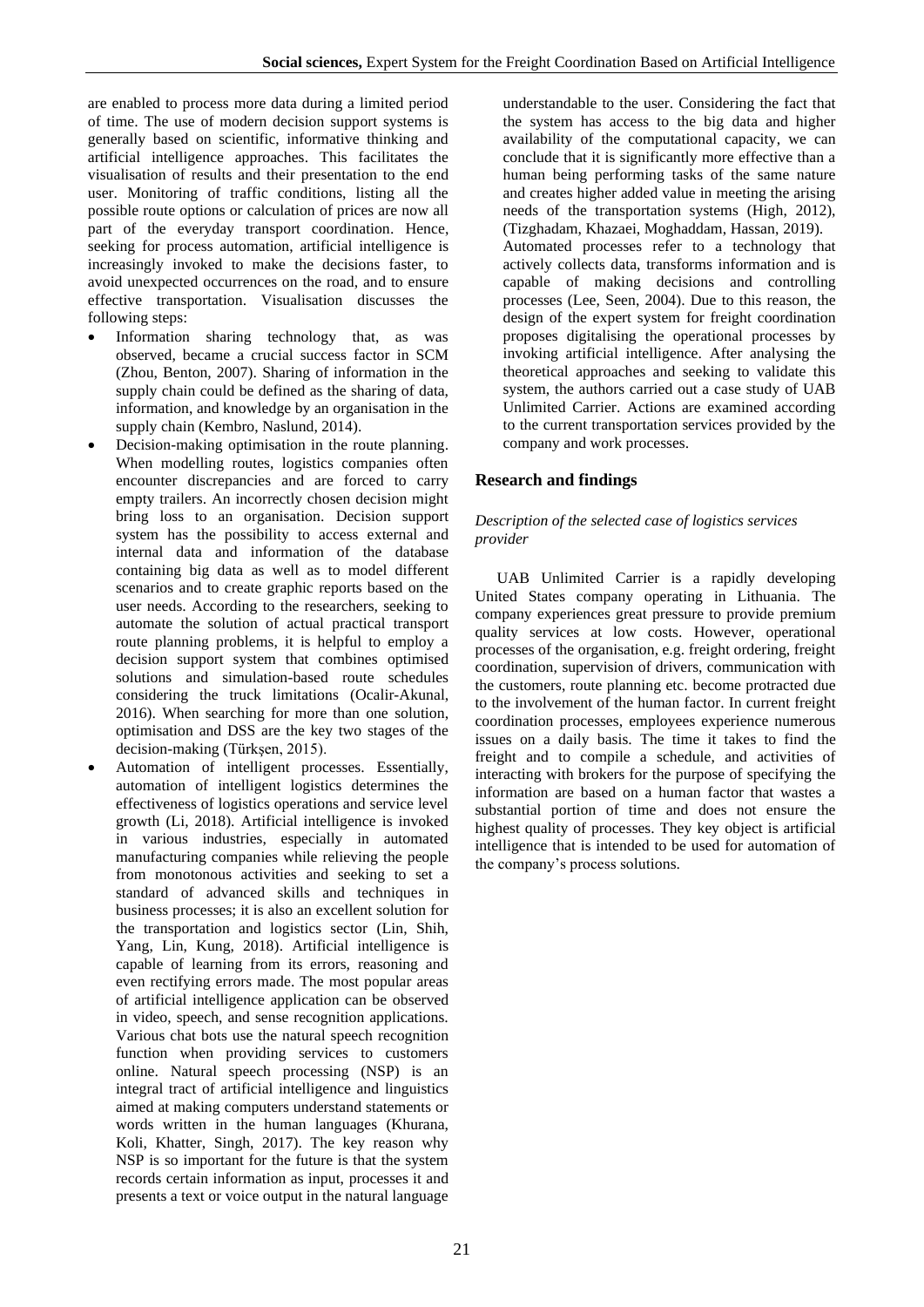

**Fig. 2.** Visualisation of the freight ordering process using BPMN

Seeking to ensure a higher degree of data provision, business process modelling notation (BPMN) visualisations are carried out based on the process documentation of UAB Unlimited Carrier. This is an observation-based method used to analyse the obtained secondary documents of the company, employees, their activities, service provision, and other processes. The process visualisation scheme analyses in more detail the proceeding of freight ordering starting with the identification of the driver's location to transmitting the order information to the driver. Clear steps are provided seeking to understand how the process operates and the decisions that must be made to order FTL and LTL freight as well as the sharing of information on the level of divisions and the entire organisation. Smooth and effective operations of the organisation help avoid unnecessary labour force resources, reduce the inaccuracies of the human factor and optimise the freight coordination (Fig. 2).

The second method used for the research was expert interview with the employees of UAB Unlimited Carrier conducted according to the aspects analysed in the theoretical part. Respondents included the employees from the human resources and quality control, accounting, information technologies, and transport coordination divisions. The main advantage in the collection of data of such type lies in diverse types of questions allowing the authors to find out various activities engaged in by the company and gain in-depth understanding of the business process functioning. When preparing for the interview, questions were divided into three categories: 1. Questions pertaining to business process analysis; 2. Questions on automation technologies; and 3. Questions pertaining to decisionmaking in the course of the process. The main objective of the semi-structured interview was to analyse the operational processes and propose suggestions for decision-making improvement in the organisation's processes. The course of the interview is presented in Fig. 3. The conducted interview showed that in the company, psychological factors play an important role. Load planners spend probably the most of their time searching for and ordering freight. This occurs due to the fact that freight is sought for each driver individually considering their location. Online cargo exchanges represent one of the options for searching for freight in real time.

brokers upload inaccurate information; the remaining 30% of cases represent brokers with whom the company has worked before. Nonetheless, an order cannot be finally confirmed until all the required information has been obtained. Thus, because of this, load planners waste significant time. Questions of the second part revealed that the applications used and listed by the respondents were not intelligent, interlinked or specially tailored to the organisation's content. As a result, the human factor manifests even more when attempting at linking all these applications into a whole. Planning occurs in real time, taking various factors into account; hence, acceleration of this process would enhance the process effectiveness. Questions of the third part associated with the decisionmaking showed that the company's employees would not be inclined to trust the decisions proposed by artificial intelligence entirely. Considering the fact that employees are bound by close interrelationships, the human factor in this case has the decisive role. The replies collected during the interview show that the majority of respondents were positive about the application of artificial intelligence in work processes. Possibility to revise the information to correct the inaccuracies using the chat bot would be helpful when sending emails. Using the generated voice messages to revise the information to correct the inaccuracies would be complicated due to additional questions arising in a conversation that would probably be impossible for the robots to answer. However, all the surveyed respondents concluded that, if possible, they would first start applying the artificial intelligence technologies to the freight planning and route optimisation.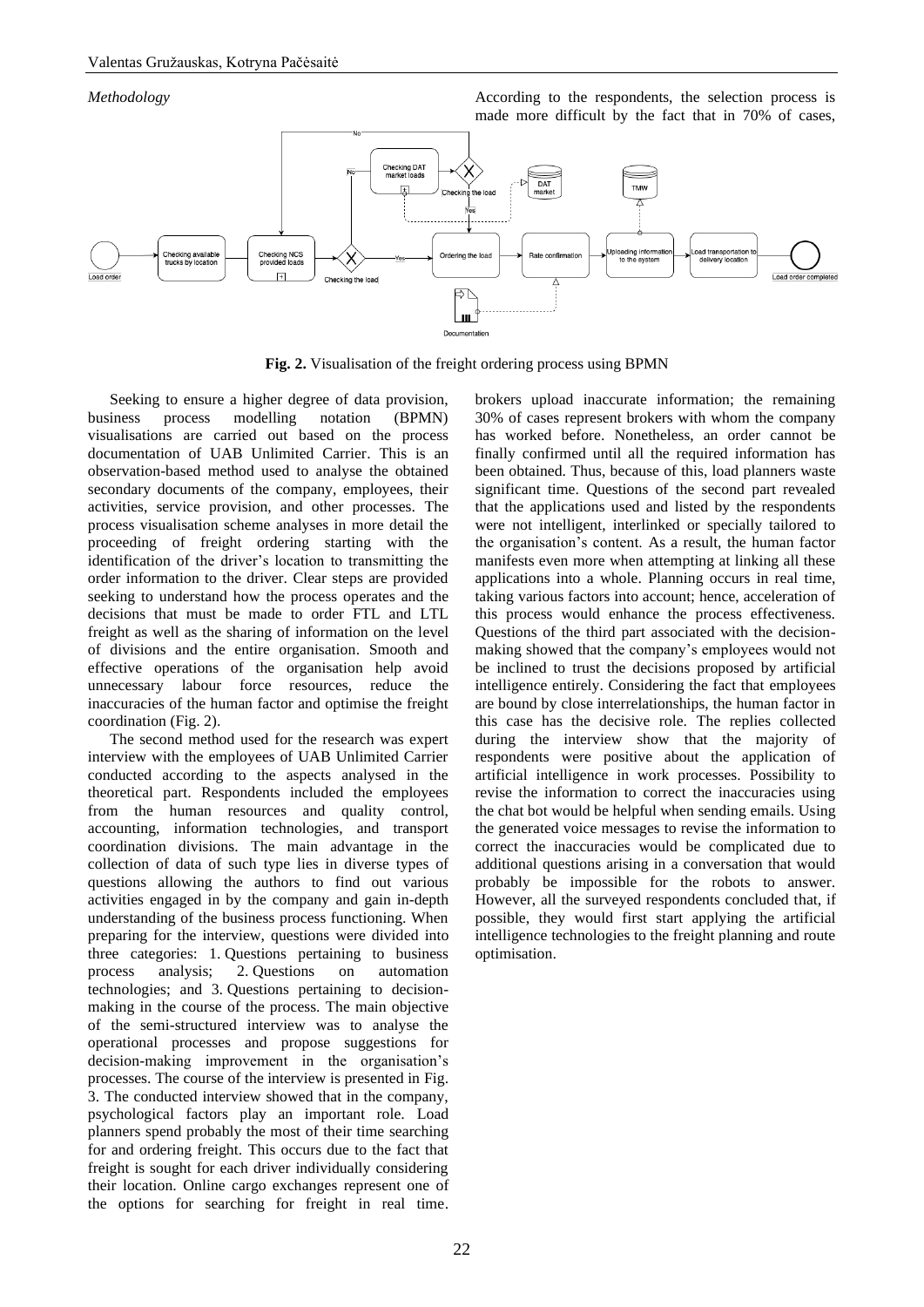

**Fig. 3.** Visualisation summing up the interview

#### *Findings*

Based on the conducted research, a recommendatory plan was drawn up for the improvement of organisation's processes. According to the authors, it is recommended to introduce the expert system for freight coordination in three stages. In the first stage, introduction and testing of the system should be started that would, invoking AI, select the freight according to the set criteria. Freight generated by the system would be prepared separately for each driver, thus ensuring individual requirements. In the course of the process, it is proposed to check which steps were justified and which ought to be eliminated. Thus, improving each time, the system would realise what is the ultimately expected result and how to distinguish it. Route optimisation is the second stage of introduction. Seeing that currently UAB Unlimited Carrier applies no route planning system, the driver decides which road to take and how to reach the destination. However, the likelihood of the driver choosing the shortest, most fuelsaving and most effective route is low. The authors contend that due to constantly increasing real-time demand and current pandemic situation the route optimisation and application of technologies are turning into an increasing advantage. Use of intelligent transport systems for company's route planning would help avoiding traffic jams on the roads, planning for bypasses of accidents in real time, estimating road charges and calculating the most cost-efficient route while avoiding the gas emissions to the air. After implementing a system of this type, the company would save fuel and costs. The third stage of introduction refers to the chat bot installation. Although the respondents stated that chat

robots would not be an effective form of communication with brokers and regular customers, according to the authors, as the technologies improve, interaction with machines based on artificial intelligence will gain popularity. Considering the fact that in transportation and logistics industry, human beings will always make the final decision, the constantly improving robots will also come in handy supporting the decisions. At present, many automated systems specialists are working on the improvement of the chat bot technology so that it is able to perceive emotions and distinguish the essence of the conversation. Taking into account the potential added value of this innovation, it is very important to start introducing it, albeit in small steps.

#### **Conclusions**

Based on the analysed data, we conclude that the processes of UAB Unlimited Carrier are not sufficiently automated and effective. The society is changing and developing rapidly; technologies are improving simultaneously. Seeking not to lag behind the competitors and to utilise innovations, companies must improve their operational processes. Seeing that the organisation expands each year, the managers should also take the application of new technologies into account, thus ensuring growth and improvement hand in hand with the transportation and logistics sector. Employees are forced to perform monotonous acts and to make the decisions wasting a substantial portion of their time. Hence, the main proposition is to improve the expert system for freight coordination by introducing artificial intelligence. While introducing this solution, it is necessary to ensure constant testing in order to avoid any risks or system failure by preventing excessively long freight order placement, selecting freight according to the set criteria, carrying out effective route planning and increasing customer satisfaction with the assistance of chat robots. Artificial intelligence and application of the required automated systems help accelerating the processes, eliminating redundant workforce, and increasing the profits with the same resources, thus ensuring the pay-off of the investment and implemented initiative in the future. Innovative technologies are now part of the rapidly developing world. Consequently, applying them increases awareness, helps becoming a leader among the competitors, ensures decision-making in real time, and reduces the risks. The performed survey allows concluding that the company's employees are positive about the application of automated systems and would be willing to embrace innovations of this type. An expert system design would ensure smooth sharing of data, precise route calculations and beneficial freight generation technology. Chat bots also have great prospects in the transportation and logistics sector seeking to simplify the processes of information revision. The constantly improving effectiveness of artificial intelligence application could improve the quality of transportation services in real time.